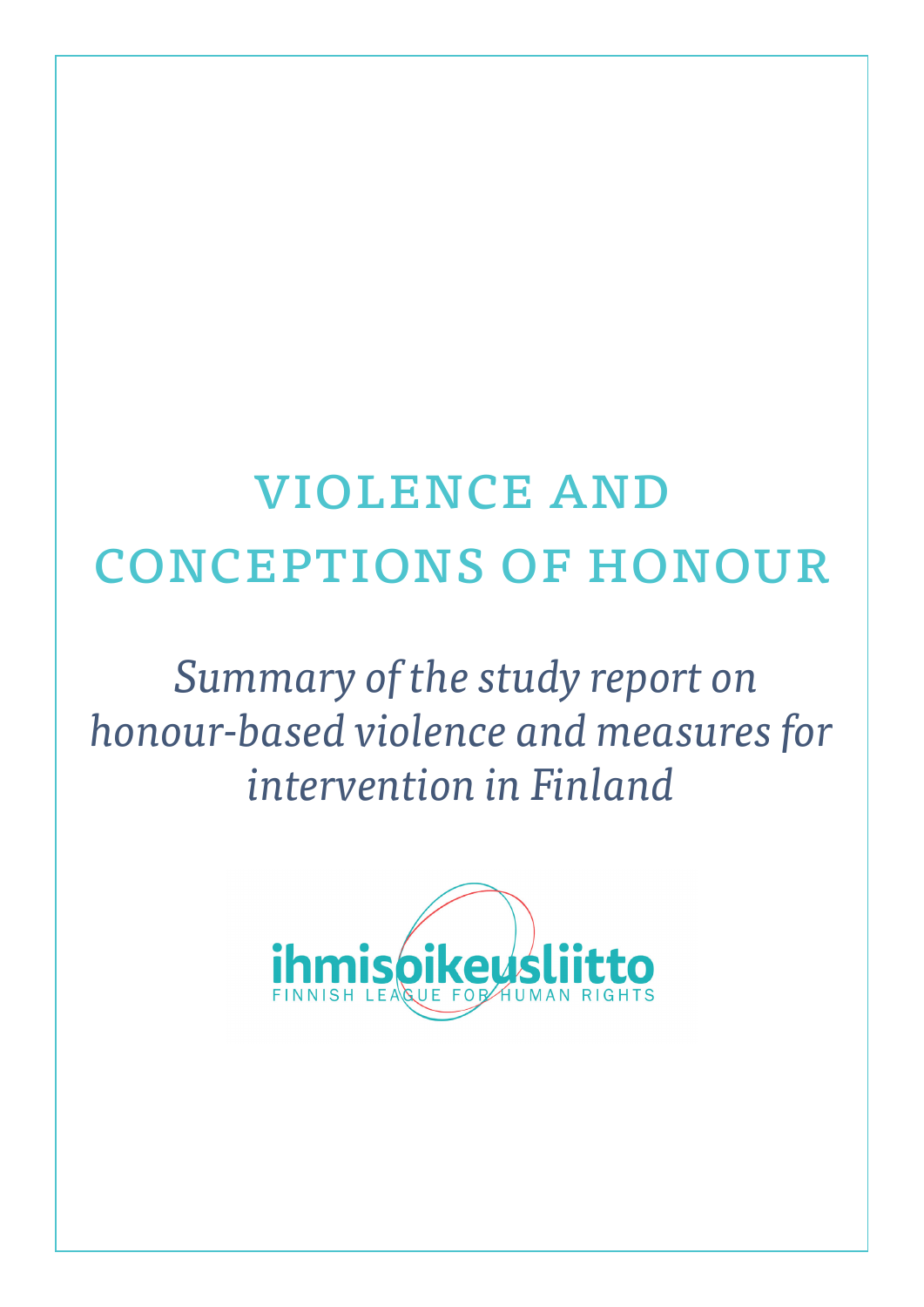*Kunniakäsitykset ja väkivalta - selvitys kunniaan liittyvästä väkivallasta ja siihen puuttumisesta Suomessa (2016)*

Publication by The Finnish League for Human Rights

© Ihmisoikeusliitto / The Finnish League for Human Rights

Translation: Eerika Salminen

Helsinki, Finland 2017

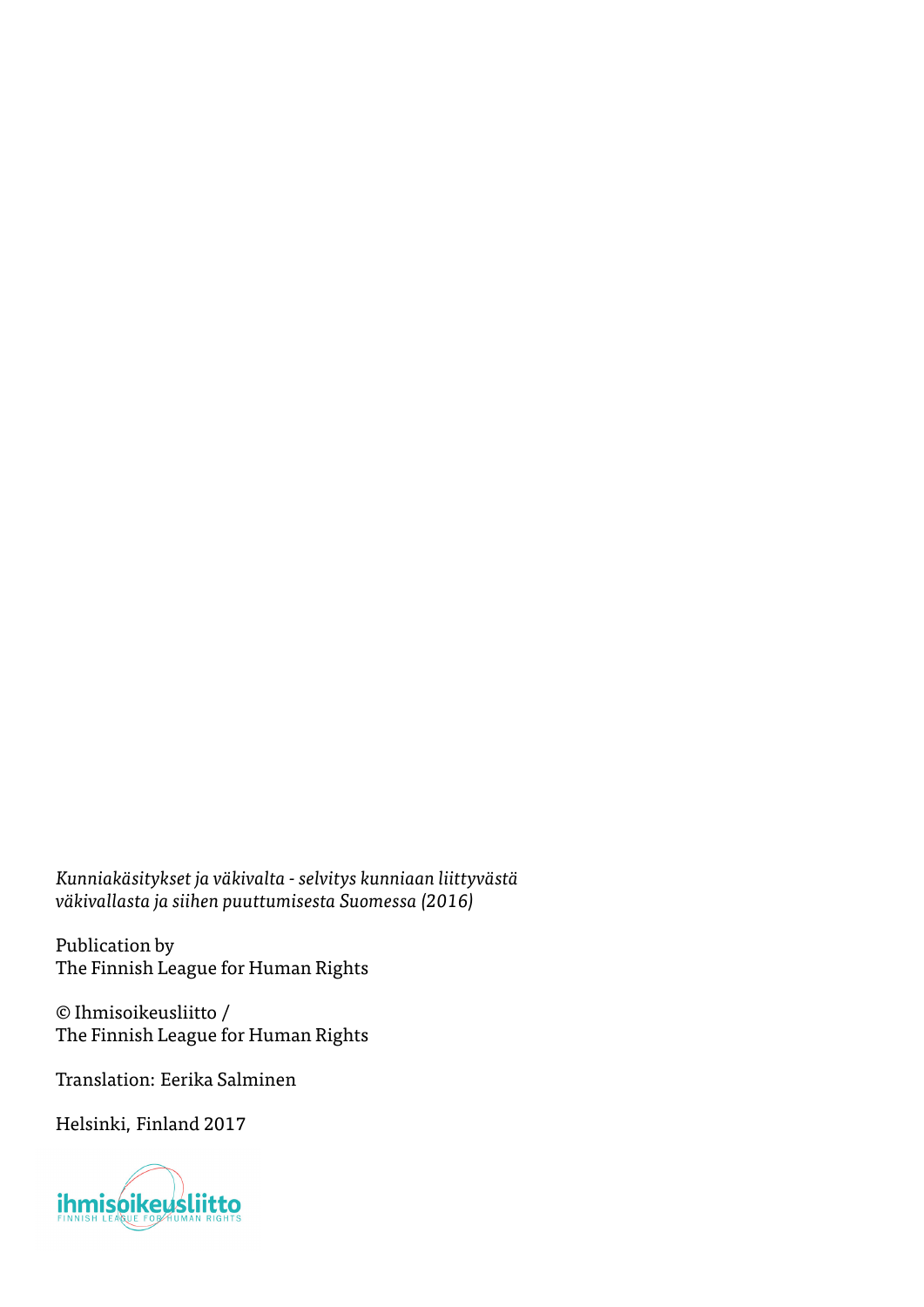#### **Introduction**

The Finnish League for Human Rights (Ihmisoikeusliitto) published a study report in 2016 addressing honour-based violence and the possible ways to prevent and combat honour-based violence in Finland. The data of the study consists of 32 thematic interviews with authorities and people with immigrant background, an online survey for professionals in the educational field as well as police reports and judicial documents on crimes related to honour. Furthermore, the study presents selected good practices from the Nordic countries and Great Britain and makes recommendations for authorities based on the analysis of the data. There has been little previous research on honour-based violence in the Finnish context. Therefore, the report aimed at producing new, basic knowledge on honour-based violence and the ways in which it manifests itself in Finland. This is a short summary of the main findings and implications of the report.

#### **What is honour-based violence?**

Honour-based violence aims at protecting or re-establishing the honour of a family or a community when it is suspected that a person does not or will not comply with the values, norms and rules of conduct relating to gender and sexuality. Honour is thus a system guiding people's behaviour and choices, a system which changes with time and is constantly negotiated within a family or a larger community. The concept of honour has different meanings depending on a person's background, gender, age, place of residence or family values. However, what all notions of honour have in common is that the honour of the family or the community is closely connected to the "honourable" behaviour of the female members of the given community. What is understood as honourable behaviour for women and girls maintains family honour whereas behaviour understood as dishonourable may diminish it. In addition to girls and women, however, boys and men may also face honour-based violence, especially if they belong to sexual and/or gender minorities. The report data revealed different forms of honour-based violence which were classified as psychological abuse, physical abuse, sexual abuse and economic abuse. Furthermore, forced marriage was analysed as a particular form of honour-based violence.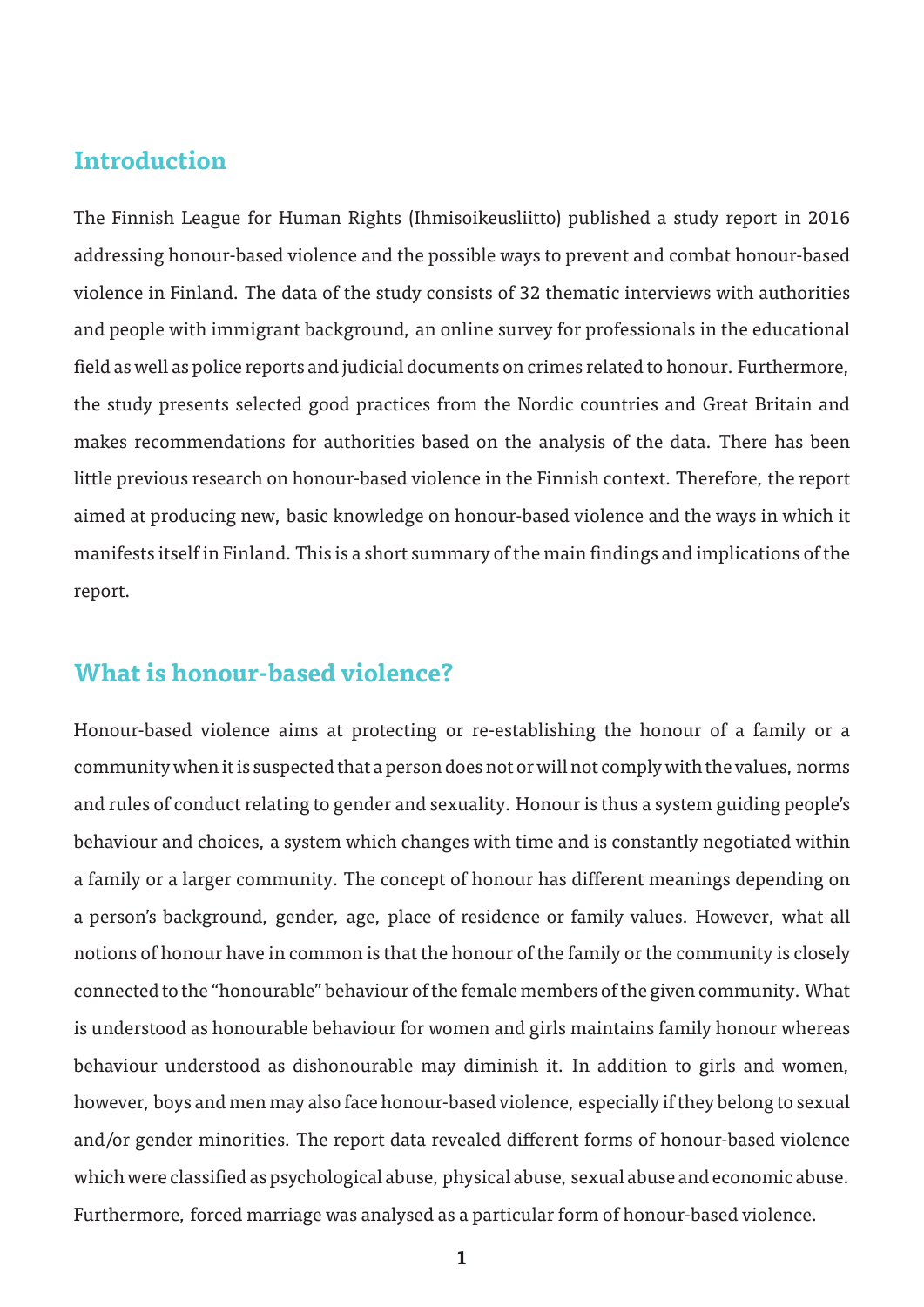#### **Social control and psychological abuse**

According to the data, the most prevalent form of honour-based violence in Finland is social control. Social control aims at restricting a person's interaction especially with people of the opposite gender, thus essentially being a way of "protecting" girls' and women's sexuality and reputation. An extreme form of social control may lead to psychological and physical abuse. On the other hand, social control is an inherent part of social interaction between generations; in all cultures the role of parents and other older relatives is to teach the limits of appropriate and inappropriate behaviour. The boundary between acceptable social control and control that can be seen as a form of psychological abuse is not always easy to define. The consequences of psychological abuse might include depression, feelings of shame, lower self-esteem or even suicidal thoughts.

According to the interviewees, pressure to make certain choices or to behave in a certain way as well as strict control over a person's social relationships are among the most common forms of psychological abuse related to conceptions of honour. This can mean controlling or restricting a person's movements or ways of dress, spreading rumours and threatening to spread rumours about a person. The interviewees with immigrant background said that it is often the responsibility of brothers and other young men in the community to monitor young women; many professionals also said that they had noticed the role of brothers in monitoring their sisters' behaviour. Threats of physical violence are also a typical form of psychological abuse.

Social control may also take the form of isolating a person at home, in some cases even for years. For example, sometimes women are not allowed to participate in language courses or go to school or they need to be escorted by e.g. their brother or husband everywhere. Women may need to report on everything they do during the day to their male relatives and their phones may be searched.

Psychological abuse is more often than not connected to gender norms and normative conceptions of sexuality and virginity. Rules of behaviour tend to be extremely gendered and the ideals of "honorary" behaviour are strongly linked to girls' and women's sexuality. The report data showed that girls and women are often not allowed to spend time with or sometimes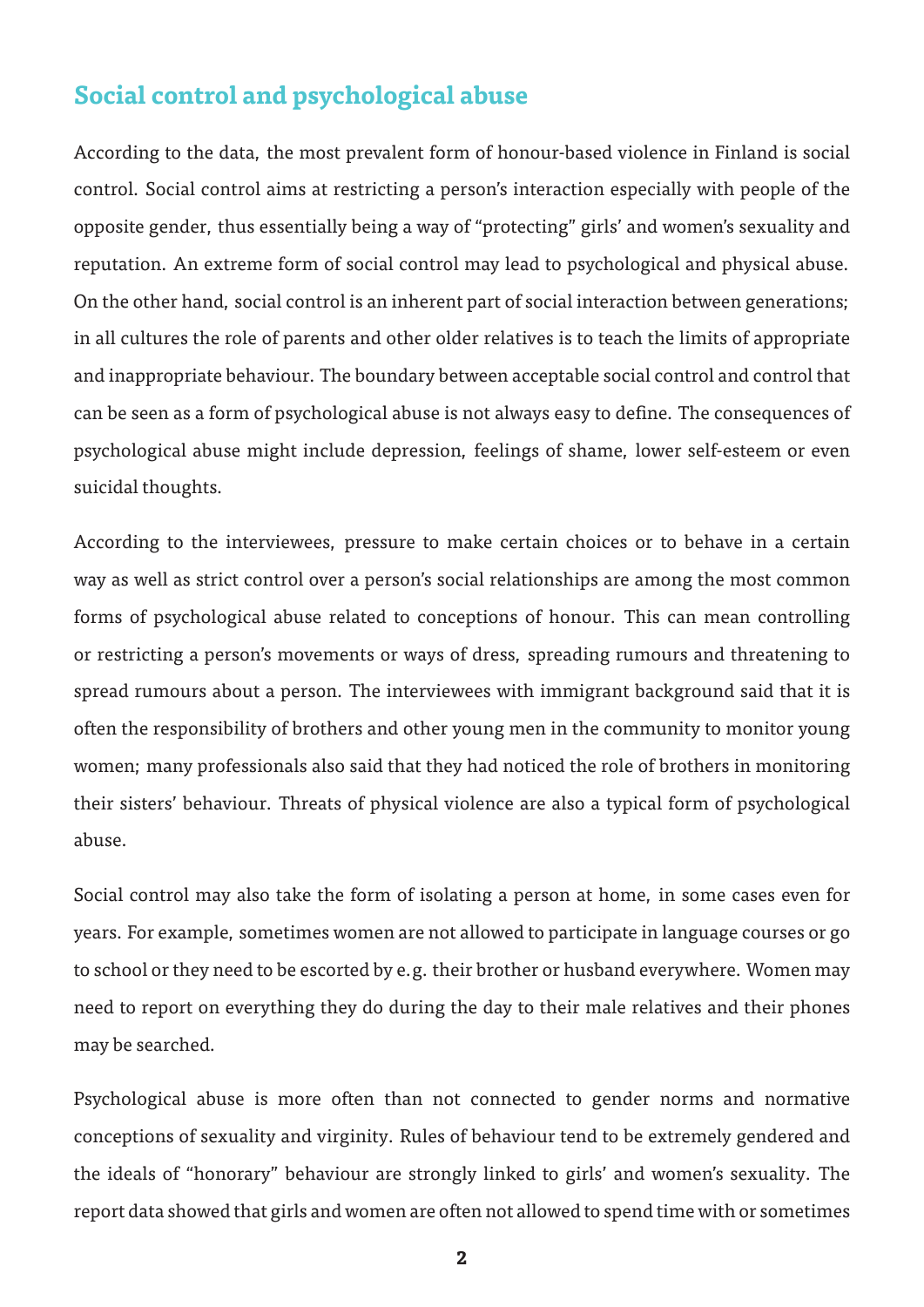even talk to boys and men. Rigid sexual norms are also maintained through social media, both within Finland and transnationally. For instance, women may be pressured to marry someone or to stay in a relationship by threatening to spread inappropriate material (pictures, videos or messages) of them to their family or publicly on social media.

Virginity is still often connected to an intact hymen even though it is not possible to assess whether or not a person has had intercourse based on the hymen. Virginity is thus more of a social construct. Professionals in health care reported having met girls who were worried about no longer being virgins or who requested hymen reconstruction. To protect a girl's virginity and her hymen, parents may try to bar their daughters from e.g. attending PE classes at school or from exercising in their free time.

#### **Economic abuse**

Economic abuse, i.e. restricting and controlling a person's finances and economic status can also be a form of honour-based violence. It is always linked to other forms of abuse. The victim might not be allowed to access services, gain financial independence, educate themselves or work outside the home. One typical form of economic abuse is controlling the victim's use of money or requiring that the victim reports how they have spent money in great detail. The perpetrator might also be in possession of the victim's money and debit and credit cards.

Entering into a marriage can also entail various forms of economic abuse. The motive behind a forced marriage might be economic. In addition, marriage payments (bridewealth or dowry) which are common in the context of arranged marriages may also be used to force the couple or one of the spouses to stay in a marriage against their will.

### **Physical abuse and so-called honour killings**

Physical abuse refers to acts which violate a person's bodily integrity. It can take the form of e.g. hitting, slapping, punching, pushing, shoving, hair pulling, physically restraining the victim from moving, choking or kicking. Physical abuse in the context of honour-based violence is most often connected to behaviour or suspected behaviour that is deemed dishonourable or behaviour that breaks gender and sexual norms. Physical abuse often comes alongside other forms of violence such as psychological abuse.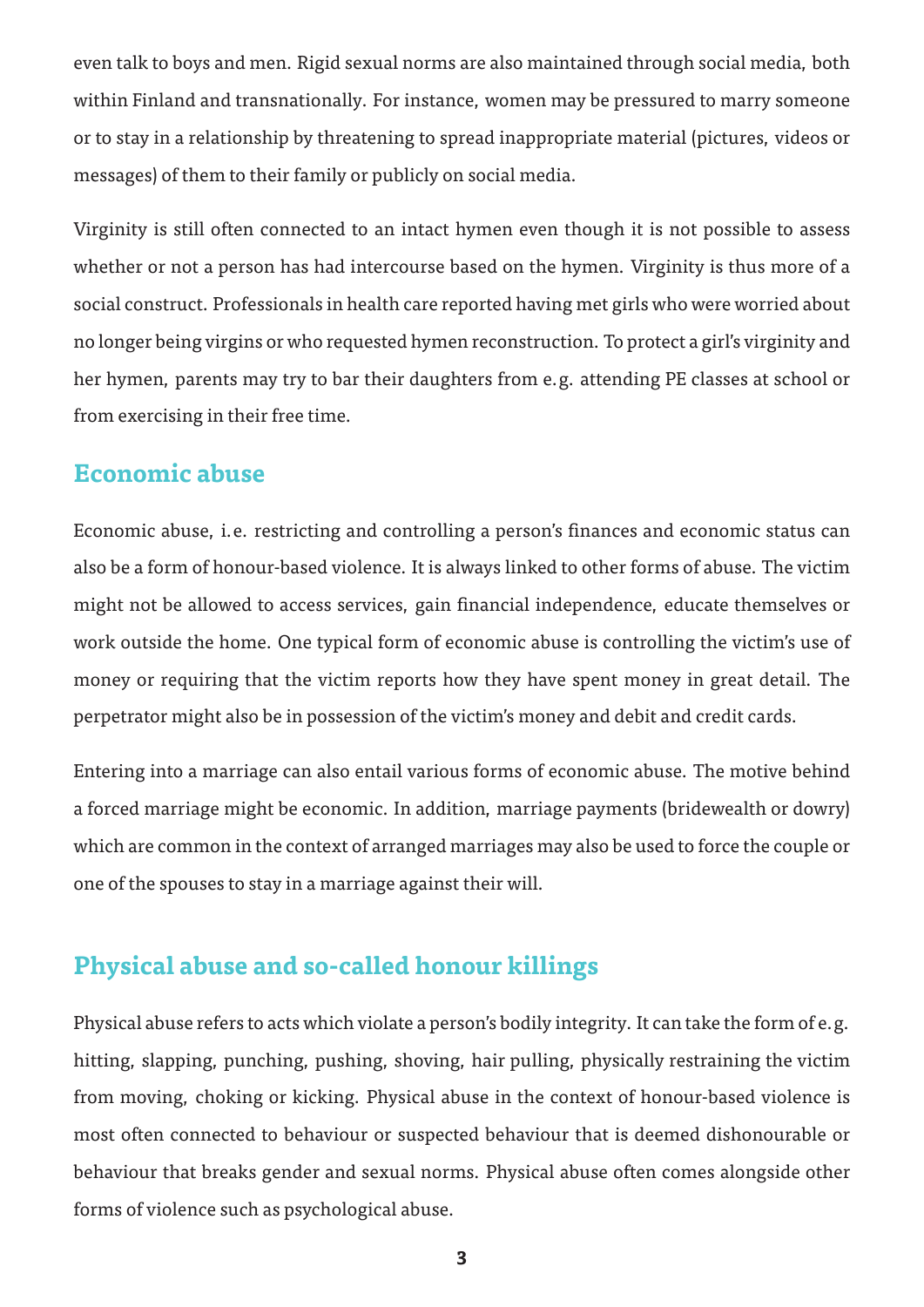Physical abuse as a form of honour-based violence has its particular features in comparison with other forms of domestic violence. Importantly, in the context of honour-based violence physical abuse is rarely hidden from people within the community as the violent acts are often considered acceptable by both the perpetrators and other members of the family or larger community. The violent acts are often planned by more than one family member; sometimes a larger community partly based outside Finland may be behind the acts. Perpetrators in the police reports and judicial documents were predominantly male – in many cases brothers, fathers, uncles or cousins. In one case, however, both a mother and a father were suspected of assault. Moreover, a few interviewees also mentioned a female perpetrator.

An extreme punishment for "dishonourable" behaviour is a so-called honour killing, broadly defined as a homicide with a motive related to conceptions of honour. According to authorities, there has not been a single case in Finland which would have been defined as an honour killing. In 2015, the District Court of Helsinki found a 20-year-old male guilty of the preparation of an aggravated offence against life or health. He had physically abused his sister on numerous occasions and restricted her social relations. After the sister ran away from home, he sent multiple messages to the sister's friend swearing he would kill her because she had shamed the family. The prosecutor deemed that the perpetrator had an honour-based motive for the homicide; thus the verdict was the first of its kind, i.e. the first verdict of a preparation of a socalled honour killing in Finland. However, the Court of Appeal later overruled the verdict and the perpetrator was only found guilty of assault.

In the police reports and judicial documents, in addition to the case described above, there were ten cases of illegal threats (death threats), one case of attempted manslaughter and one murder case which had features of honour-based violence. The interviewees did not mention any honour killings that would have taken place in Finland; they did, however, mention cases of planned or attempted honour killings, threats of honour killings as well as honour killings or suspected honour killings carried out abroad where either the victim or the perpetrator lived in Finland.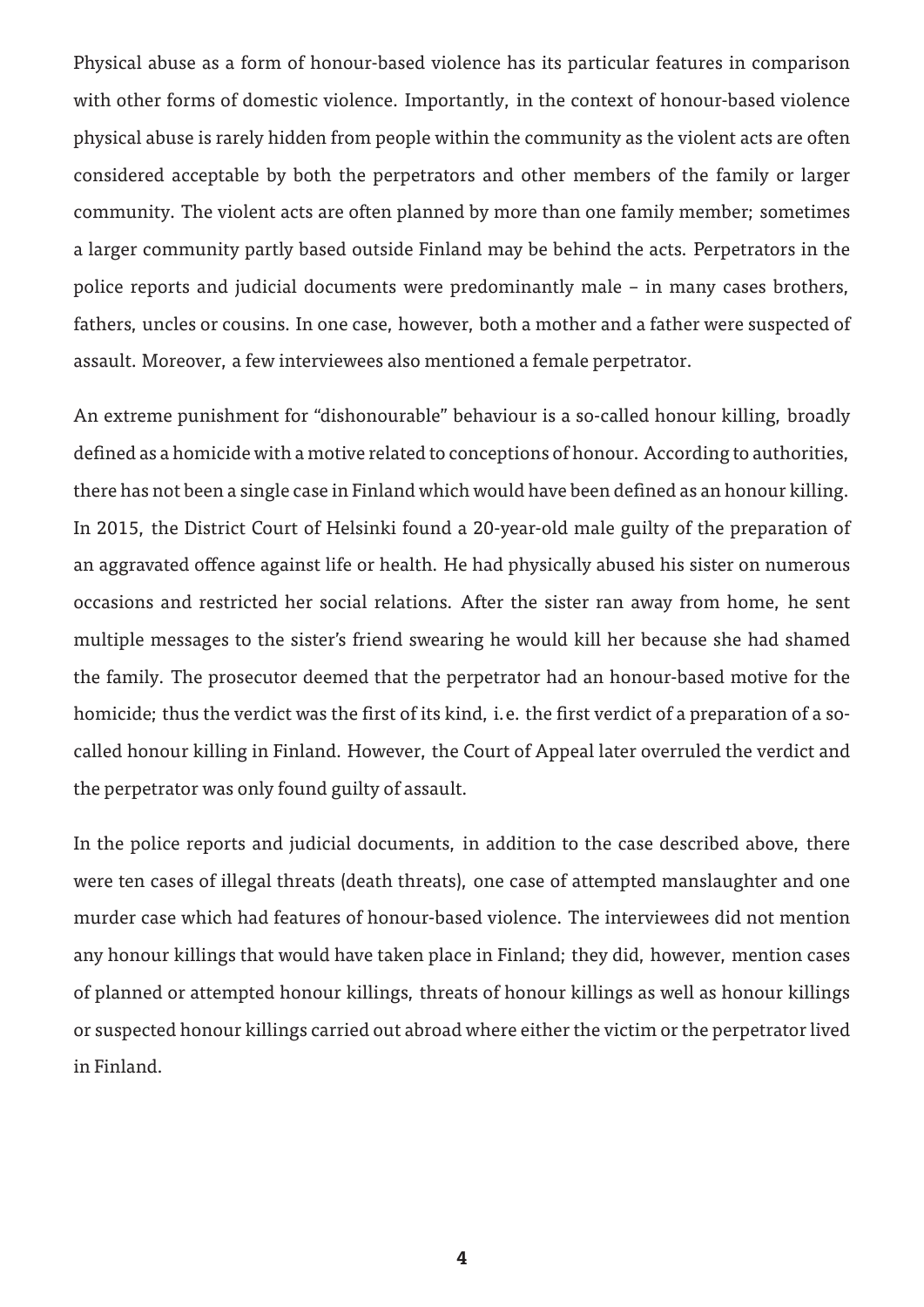## **Forced marriage**

Forced marriage is a global problem also affecting many people living in Finland. It is important yet sometimes difficult to distinguish between arranged marriages and forced marriages. Pressure to marry affects young people even if they are not literally forced into marriage. The interviewees also described some cases where an arranged marriage turns into a forced marriage when either spouse is not allowed to file for a divorce if they wish to do so. This report focuses on forced marriages which are connected to conceptions of honour and can therefore be seen as a form of honour-based violence. Forced marriage can be intertwined with other forms of honour-based violence, particularly social pressure or control and sexual violence.

In Finland, there is no specific legislation explicitly banning forced marriages. Relevant legislation in the case of forced marriages includes provisions regarding coercion (Section 8 of Chapter 25 in the Criminal Code of Finland) as well as legislation on human trafficking. In practice it is difficult to apply legislation on human trafficking in the case of forced marriages and e.g. MONIKA Multicultural Women's Association Finland has no knowledge of a single case in which said legislation would have been applied. Provisions regarding coercion are applicable to most cases; however, coercion is a complainant offence and therefore not subject to public prosecution, making it more challenging to take the cases to a court of law. Furthermore, unlike in many other countries, it is generally not possible to annul a marriage in Finland. The only exceptions are listed in Section 19 of Chapter 4 in the Marriage Act which stipulates that a marriage can be annulled "if it has not been performed in accordance with the provisions of section 15 or if the ceremony has been performed by a person without the right to perform marriage ceremonies". A marriage can thus be annulled e.g. if the person performing the ceremony has not obtained consent to marry from both spouses. In all other cases, divorce is the only way to end a marriage, including a forced marriage.

It is difficult to estimate the prevalence of forced marriages in Finland as there are no statistics and some of the marriages are not legally valid. MONIKA Multicultural Women's Association Finland has data of 60 cases of forced marriages between 2011 and 2014.

In the context of this report, various interviewees stated that they have knowledge of forced marriages that have taken place in Finland or involved people living in Finland. Most of these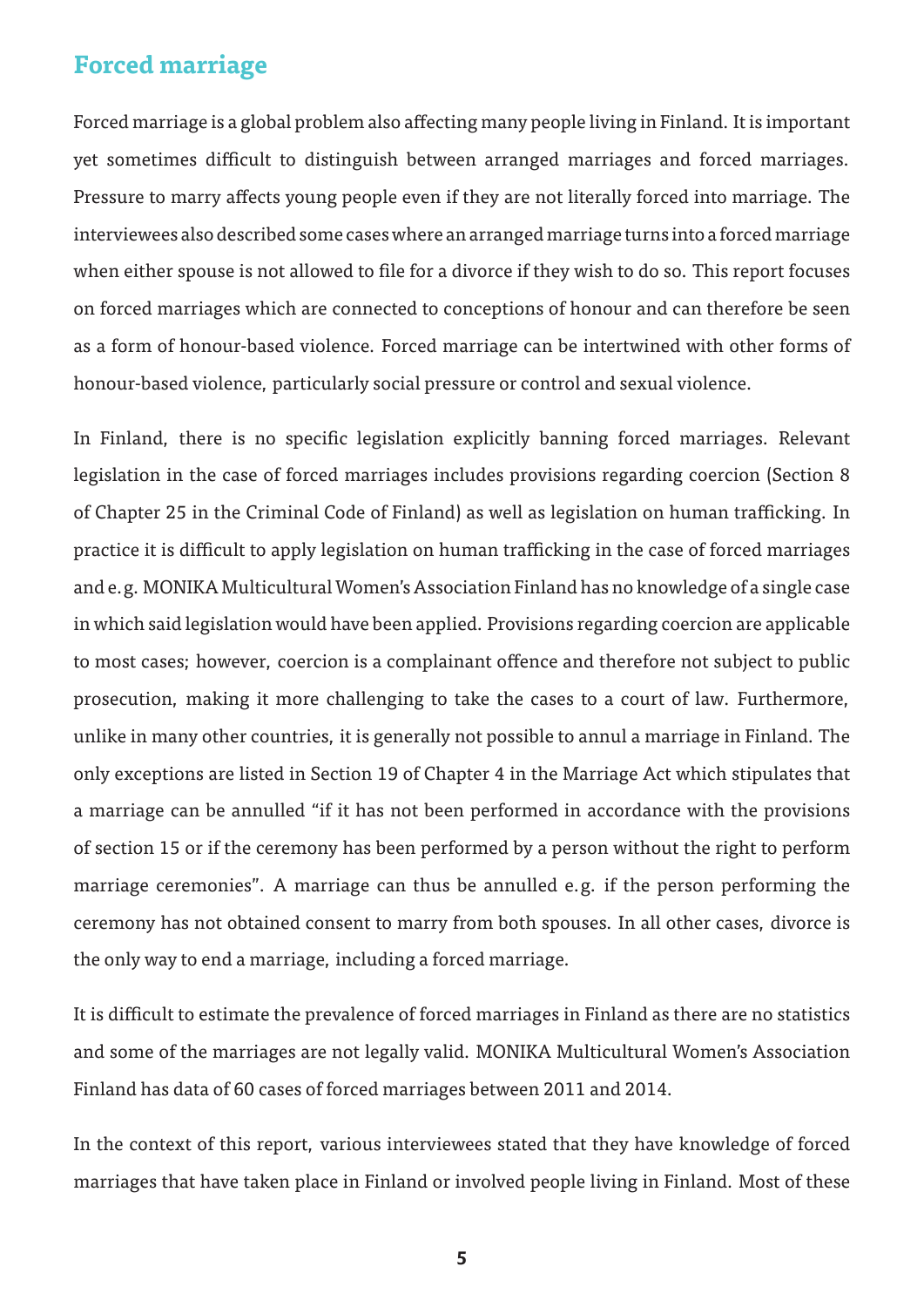cases are transnational in that a girl or a woman living in Finland is sent abroad – either voluntarily or against her will – to be forced into marriage. Sometimes a forced marriage can also take place within Finland. The police reports used in the report included two potential cases of forced marriages.

In addition to girls and women, boys and men can also be forced into marriage. In particular, young people belonging in sexual minorities are at high risk. Professionals interviewed in the report reckon that forcing boys and men into marriage is often overlooked by the authorities.

#### **Conclusion**

The conclusion of the report is that in general, Finnish authorities and professionals lack the knowledge of the communal nature of honour-based violence and the skills to combat it. Professionals across the fields have different levels of understanding of honour-based violence, although some individuals are well aware of the phenomenon.

A significant problem in Finland is that honour-based violence is hidden from the authorities. The reasons are twofold: on one hand, the victims often do not report the offences to the authorities, and on the other hand, authorities have serious issues in recognising honourbased motives.

The victims are often reluctant to report the cases to the authorities. There are many reasons for this. For instance, the victim may be worried that filing a report may aggravate the situation. Sometimes the victim also lacks information on who to talk to or where to report the offences. Victims may not trust the police or other authorities and they might be willing to protect their family members. Moreover, some victims are afraid that they will be excluded from the community if they file a report.

The report reveals that Finnish authorities struggle in recognising cases of honour-based violence. Even when they do recognise an honour-based motive, they find it difficult to act accordingly due to the lack of e.g. proper guidelines for handling such cases. Sometimes authorities avoid taking up such issues as they consider acts of honour-based violence as part of the victim's "culture". Failure to recognise an honour-based motive seriously compromises the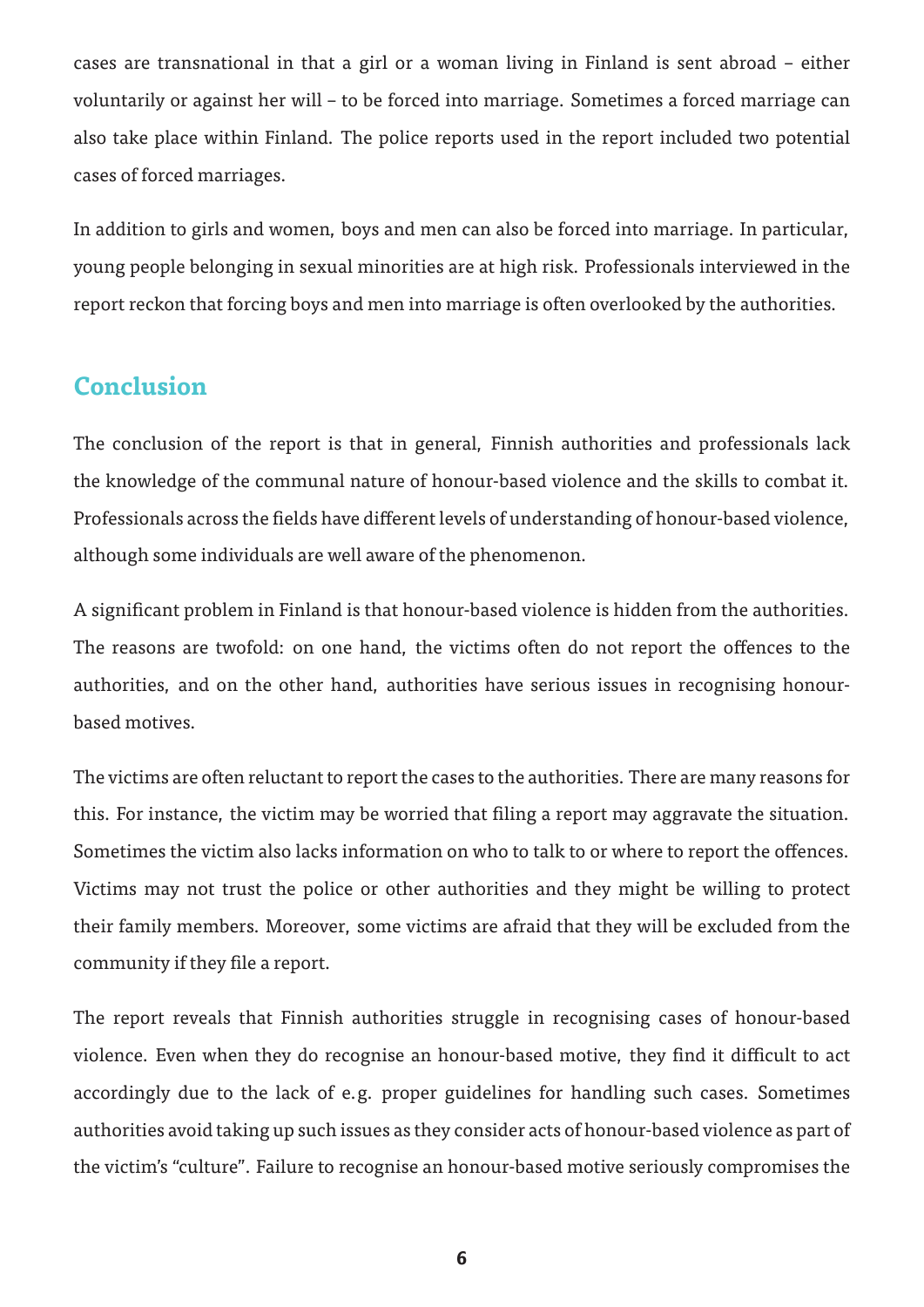victim's safety. Finally, it is important to note that while authorities often struggle to recognise honour-based motives, sometimes they also misinterpret irrelevant cases as cases of honourbased violence.

#### **Recommendations**

The report provides a detailed description of the roles of immigration administration, integration and social services, professionals in the educational field, health services, police, and the foreign administration in preventing and combating honour-based violence. Professionals in these fields and elsewhere encounter cases of honour-based violence and are in need of effective tools for handling such cases. This summary presents some of the recommendations presented in the report.

As required in the Istanbul Convention, the state of Finland has the obligation to take the responsibility in coordinating the work against honour-based violence in Finland. Good practices need to be developed to help and support victims of honour-based violence more efficiently. Services for victims of honour-based violence should be sufficiently and adequately resourced, as should civil society organisations working against violence. Building trust is key in the work against honour-based violence. Therefore, resources should allow for enough time for building a confidential relationship and the chance to have one-on-one discussions in reception centres, child welfare services, schools, integration services and health care especially for girls and women. Furthermore, the state must establish a coordinating body as provided by the Convention and ensure that honour-based violence and forced marriages are explicitly included in the scope of work of that body.

Authorities in health care and social services, police, education and immigration administration are in need of further training on conceptions of honour and honour-based violence. Guidelines for handling (suspected) cases of honour-based violence need to be developed and made widely available for professionals in different fields who may encounter these cases in their work. Furthermore, models of consultation providing support and advice on honour-based violence for authorities and professionals in e.g. schools, health care and child welfare services must be developed. The work against honour-based violence should be organized in multidisciplinary teams. Diversity is also important in recruitment: it is beneficial for authorities to develop ways